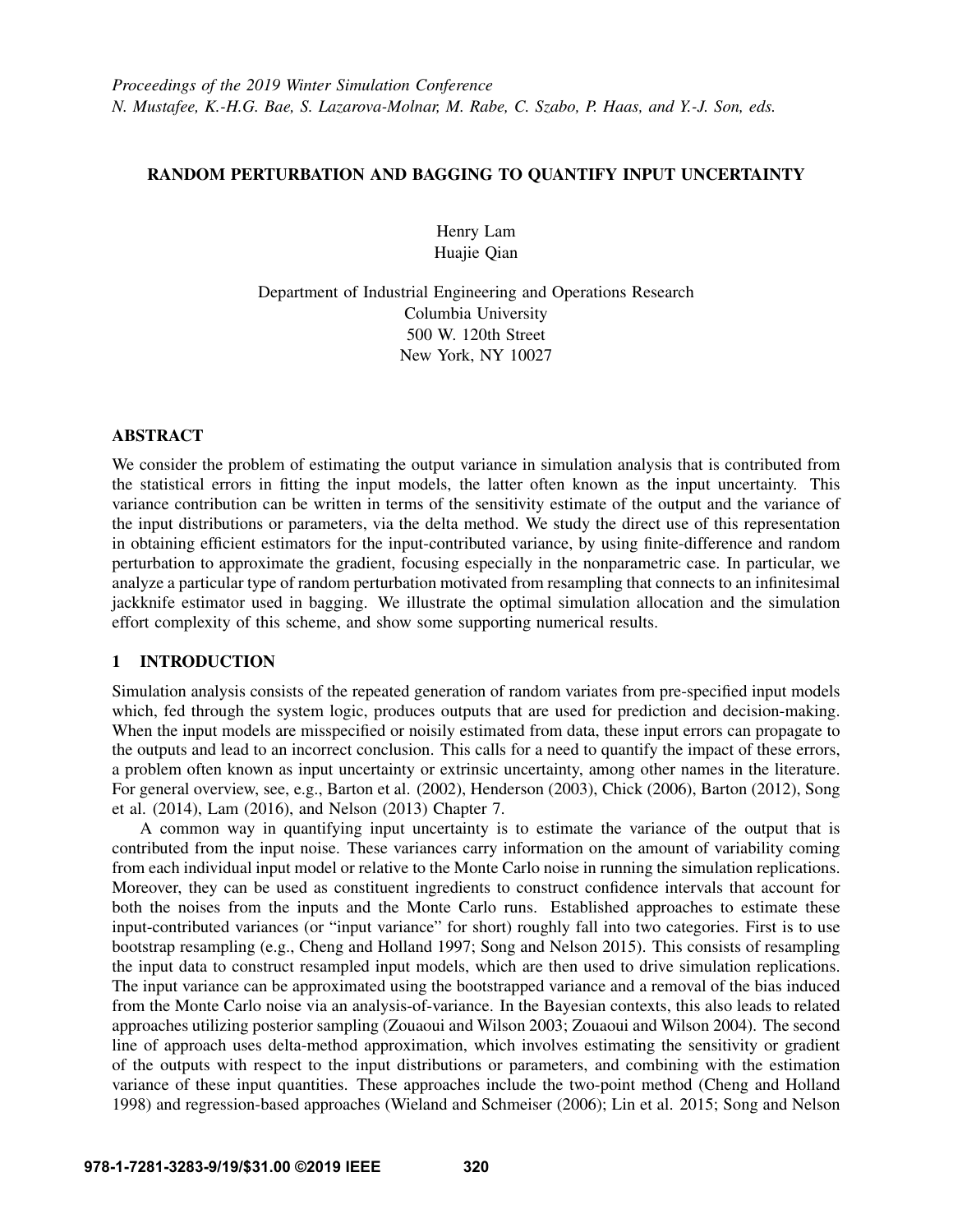[2019\)](#page-11-4). The first line of methods has been studied under both parametric and nonparametric frameworks, whereas the second line of methods has thus far focused on the parametric case.

A recurrent challenge in estimating input variance is the high computational cost, and relatedly the complexity in the simulation plan, in obtaining accurate estimates. On a high level, this is due to the convolution of the input and Monte Carlo noises for which, to obtain accurate estimation, one would need to disintegrate these two effects or wash away the Monte Carlo noise by abundant simulation runs. In bootstrap resampling, this challenge manifests in a nested sampling where one first resamples the input data (capturing the input noise) and then runs a number of replications per resample (capturing the Monte Carlo noise). Both layers need adequate sample sizes and lead to a multiplicatively large overall required simulation size. In delta-method approximation, the corresponding challenge comes from the gradient estimation. In general, without structural information, this involves a finite-difference estimator that requires a perturbation size selection to control both bias and variance, and maintaining a small overall error requires again a large enough Monte Carlo size.

In this paper, we consider the delta-method approximation to estimate input variance. Our focus is the investigation of the required simulation replication size needed for the involved gradient estimation, and in turn consistent and accurate estimation of the variance. We consider especially the nonparametric case, which to our best knowledge has not been studied and also exhibits additional complications compared to the parametric counterpart. In the basic form, our approach to estimate gradient is to use random perturbation, namely by first generating a random vector in the dimension of the parameters, and suitably projecting to each dimension to obtain a finite-difference estimate for the derivative with respect to each parameter. On a high level, this idea follows from the two-point method in [Cheng and Holland \(1998\)](#page-10-8) and especially the regression approaches in [Wieland and Schmeiser \(2006\)](#page-11-3) and [Song and Nelson \(2019\).](#page-11-4) On the other hand, it also bears some differences with these works. First, by choosing the distribution of the perturbation vector properly, and using a "score function" multiplier like in simultaneous perturbation or smoothing used in zeroth-order stochastic optimization (e.g., [Spall 1992;](#page-11-5) [Nesterov and Spokoiny 2017;](#page-10-10) [Flaxman et al. 2005\)](#page-10-11), the projection of each dimension in our scheme automatically gives rise to small-bias gradient estimate thanks to the cancellation of higher-order errors. Second, in the nonparametric case, the input parameter is the entire input distribution function (potentially an infinite-dimensional object), and correspondingly the gradient is measured via the so-called influence function [\(Hampel 1974\)](#page-10-12) in nonparametric statistics theory, which arises as a functional derivative. The length of the random perturbation vector or the "effective" dimension of the problem then grows with the input data size, and leads to a different analysis and ultimate simulation replication size requirement than the parametric case. Lastly, in this paper, we focus on a particular type of random perturbation using a multinomial distribution that is motivated from resampling. We demonstrate some connections of this scheme with the infinitesimal jackknife estimator for variance estimation in bagging [\(Wager et al. 2014\)](#page-11-6). We also show some results on the optimal simulation allocation, and demonstrate how a small overall simulation effort of this scheme can be attained.

# 2 SETTING AND OVERVIEW OF THE APPROACH

Consider a target performance measure  $\psi(F_1,\ldots,F_m)$  that depends on independent input probability distributions  $F_1, \ldots, F_m$  (As an example, think of them as the interarrival and service times in a queueing system). Suppose that, given these distributions, the simulator can generate unbiased copies for  $\psi$ .

We consider the situation where  $F_1, \ldots, F_m$  are not known, but instead i.i.d. data for each  $F_i$  are available. Call them  $X_1^{(i)}$  $X_1^{(i)}, \ldots, X_{n_i}^{(i)}$  where  $n_i$  is the sample size for model *i*. Then one can form the empirical distribution  $\hat{F}_i(\cdot) = (1/n_i) \sum_{j=1}^{n_i} \delta_{X_j^{(i)}}(\cdot)$  (where  $\delta_x(\cdot)$  is the delta measure at *x*), and a point estimate of  $\psi(F_1,\ldots,F_m)$ from *R* simulation runs is given by

$$
\hat{\psi}(\hat{F}_1,\ldots,\hat{F}_m)=\frac{1}{R}\sum_{r=1}^R\hat{\psi}_r(\hat{F}_1,\ldots,\hat{F}_m)
$$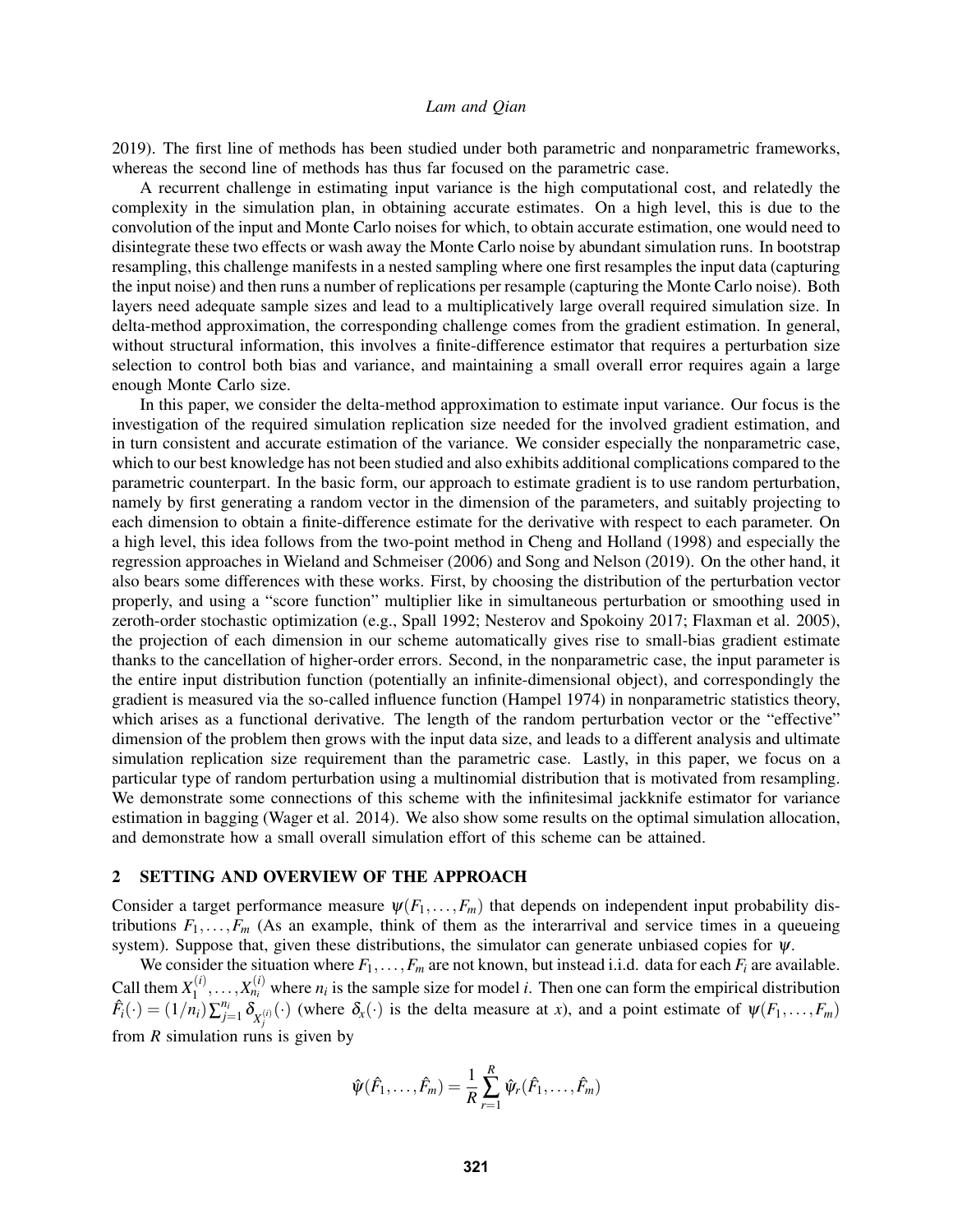where  $\hat{\psi}_r(\hat{F}_1,\ldots,\hat{F}_m)$  is an individual simulation run. The variance of  $\hat{\psi}(\hat{F}_1,\ldots,\hat{F}_m)$  is

$$
Var(\hat{\psi}(\hat{F}_1,\ldots,\hat{F}_m)) \approx \sum_{i=1}^m \frac{Var_{F_i}(IF_i(X^{(i)}))}{n_i} + \frac{\tau^2}{R}
$$

where each term in the summation is the variance contributed from input model  $i$  (i.e., the input variance) and the last term is the variance contributed from the simulation noise (see Proposition 8 in [Glynn and](#page-10-13) [Lam 2018,](#page-10-13) and a parametric version in Theorem 1 in [Cheng and Holland 1997\)](#page-10-6). Here  $Var_{F_i}(\cdot)$  refers to the variance under  $F_i$  and  $X^{(i)}$  is a generic variable generated from  $F_i$ .  $IF_i(\cdot)$  is the influence function for input model *i*, which is defined as the directional derivative

$$
IF_i(x) = IF_i(x; F_1, \ldots, F_m) = \lim_{\varepsilon \to 0^+} \frac{\psi(F_1, \cdots, F_{i-1}, (1-\varepsilon)F_i + \varepsilon \delta_x, F_{i+1}, \ldots, F_m) - \psi(F_1, \cdots, F_m)}{\varepsilon}.
$$

In other words,  $IF_i(x)$  represents the infinitesimal effect in mixing  $F_i$  with the delta mass at *x*,  $\delta_x$ . This function has mean zero under  $F_i$ , i.e.,  $E_{F_i}[IF_i(X^{(i)};F_1,\ldots,F_m)]=0$ . The constant  $\tau^2=Var(\psi_j(F_1,\ldots,F_m))$ is the variance of one simulation replication, under the true input distributions (or estimated distributions, which give rise to the same variance asymptotically under suitable smoothness conditions).

Our goal is to estimate the input variances  $Var_{F_i}(IF_i(X^{(i)}))$ . First of all, an asymptotically accurate estimate based on the input data is the empirical influence function variance given by

<span id="page-2-1"></span>
$$
\frac{1}{n_i} \sum_{j=1}^{n_i} IF_i(X_j^{(i)}; \hat{F}_1, \dots, \hat{F}_m)^2.
$$
\n(1)

This estimate generally has an error of order  $O_p(1/\sqrt{\min_{i=1,\dots,m} n_i})$  in estimating  $Var_{F_i}(IF_i(X^{(i)}))$ . The function  $IF_i(x; \hat{F}_1, \ldots, \hat{F}_m)$  needs simulation approximation, i.e., we use the estimate

<span id="page-2-0"></span>
$$
\frac{1}{n_i} \sum_{j=1}^{n_i} \widehat{IF}_i(X_j^{(i)}; \hat{F}_1, \dots, \hat{F}_m)^2
$$
\n(2)

where we use a random perturbation approach to estimate  $IF_i$ . In other words, letting  $F = (F_1, \ldots, F_m)$  and  $\hat{F} = (\hat{F}_1, \dots, \hat{F}_m)$ , we consider

$$
\widehat{IF}_{i}(X_{j}^{(i)}; \hat{F}) = \frac{1}{R} \sum_{r=1}^{R} \frac{\hat{\psi}_{r}(\hat{F}_{1}, \cdots, \hat{F}_{i-1}, (1-h)\hat{F}_{i} + hG, \hat{F}_{i+1}, \dots, \hat{F}_{m})}{h} S_{j}(G) \text{ for all } i = 1, \dots, m, j = 1, \dots, n_{i}
$$

where *G* is a discrete distribution supported on the data  $\{X_1^{(i)}\}$  $\{X_{n_i}^{(i)}, \ldots, X_{n_i}^{(i)}\}$  that is randomized, and  $S_j(G)$  for each *j* is some "score function" of the perturbation such that  $E[\psi(\hat{F}_1,\cdots,\hat{F}_{i-1},(1-h)\hat{F}_i+hG,\hat{F}_{i+1},\dots,\hat{F}_m)S_j(G)/h|\hat{F}] \approx$  $IF_i(X_i^{(i)}$  $j^{(i)}$ ;  $\hat{F}$ ) for all  $i = 1, ..., m$  and  $j = 1, ..., n_i$ . Note that, given the input data, every realization of *G* can be identified with a vector of probability weights  $(G_1, \ldots, G_{n_i})$  on the  $n_i$  observations through the relation  $P_G(\lbrace X^{(i)}_i \rbrace)$  $\binom{v}{j}$  = *G<sub>j</sub>* for each *j* = 1,...,*n<sub>i</sub>* where *P<sub>G</sub>* denotes the probability under the distribution *G*, therefore for convenience *G* will be referred to as a random discrete distribution or a random vector on the probability simplex  $\{(G_1, \ldots, G_{n_i}) \in \mathbb{R}^{n_i} : \sum_{j=1}^{n_i} G_j = 1, G_j \ge 0 \text{ for all } j\}$  interchangeably. To get a meaningful estimate for  $Var_{F_i}(IF_i(X^{(i)}))$ , we would like to control the approximation error of [\(2\)](#page-2-0) for [\(1\)](#page-2-1) to be  $o_p(1)$ .

Since one can always estimate each input variance  $Var_{F_i}(IF_i(X^{(i)}))$  separately by fixing all others at the empirical distributions, for simplicity we focus on the case of a single input model  $F$  ( $m = 1$ ) with  $n$ i.i.d. observations  $X_1, \ldots, X_n$  and our goal is to estimate the input variance  $Var_F(IF(X))$ . A convenient formula for  $S_i(G)$  can be derived for exchangeable random perturbations, i.e., *G* such that  $(G_1, \ldots, G_n)$  and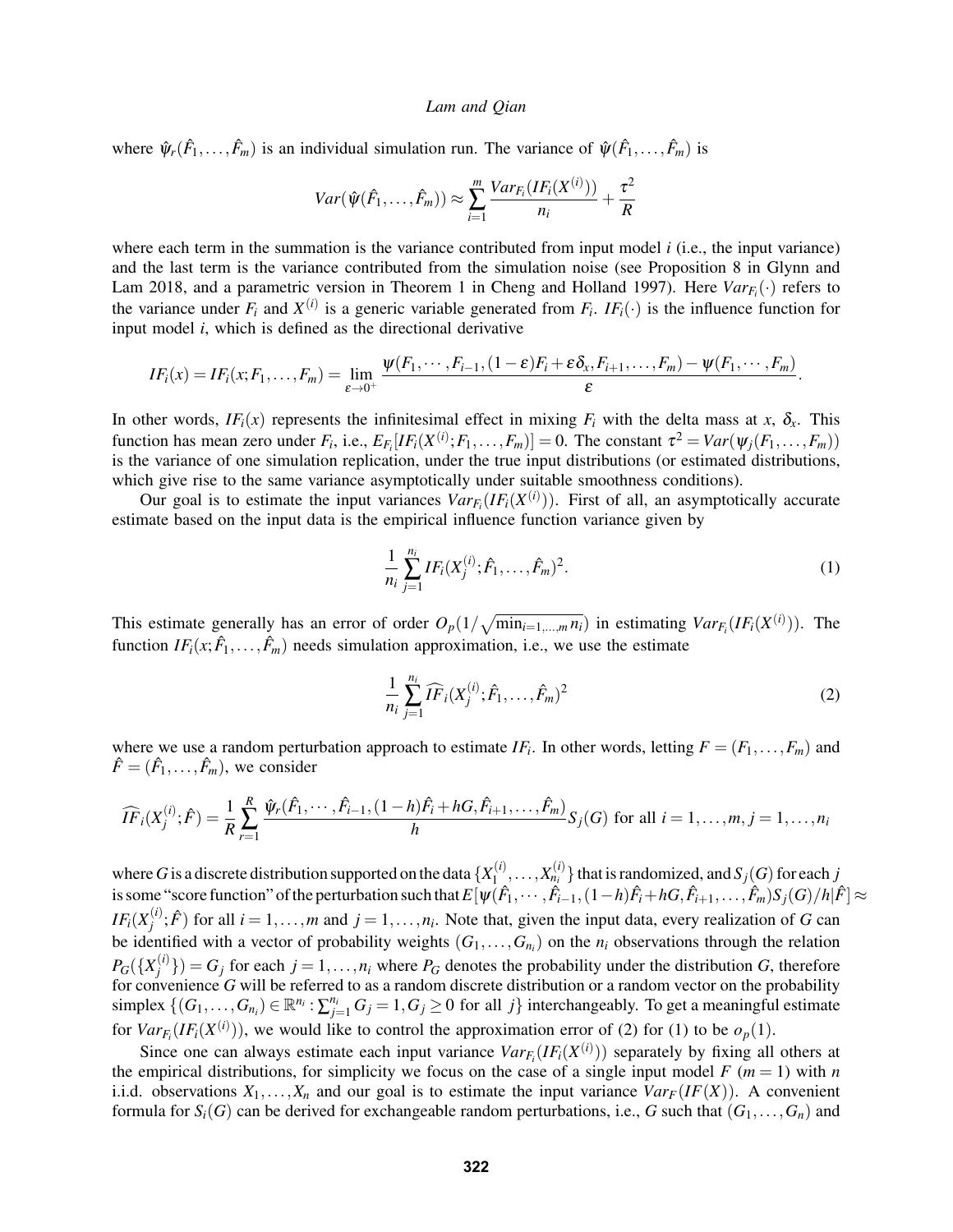$(G_{\pi(1)},...,G_{\pi(n)})$  have the same distribution for all permutations  $\pi:\{1,2,...,n\} \to \{1,2,...,n\}$ . Hence we have  $E[G_1] = \frac{1}{n}$  and  $\sum_{i=1}^{n} (G_i - \frac{1}{n}) = 0$ , which implies  $\sum_{i=1}^{n} E[(G_1 - \frac{1}{n})(G_i - \frac{1}{n})] = 0 = Var(G_1) + (n - \frac{1}{n})$ 1) $Cov(G_1, G_2)$ , i.e.,  $Cov(G_1, G_2) = -\frac{1}{n-1}Var(G_1)$ . Therefore, we let

$$
S_i(G) = \frac{n-1}{nVar(G_1)}(G_i - \frac{1}{n}).
$$

For sufficiently smooth  $\psi(\cdot)$ , the perturbed performance measure admits a first order Taylor expansion  $\psi((1-h)\widehat{F}+hG) \approx \psi(\widehat{F})+hE_{X\sim G}[IF(X;\widehat{F})|\widehat{F}] = \psi(\widehat{F})+h\sum_{i=1}^{n}IF(X_{i};\widehat{F})G_{i}$  (see, e.g., [Van der Vaart](#page-11-7) [2000](#page-11-7) Chapter 20) around the empirical distribution  $\hat{F}$ . Therefore

$$
E\left[\frac{\Psi((1-h)\widehat{F}+hG)}{h}S_i(G)|\widehat{F}\right] \approx E\left[\frac{\Psi(\widehat{F})}{h}S_i(G)+\sum_{i'=1}^n IF(X_{i'};\widehat{F})(G_{i'}-\frac{1}{n})S_i(G)|\widehat{F}\right]
$$
  

$$
=\frac{n-1}{nVar(G_1)}\sum_{i'\neq i}IF(X_{i'};\widehat{F})Cov(G_{i'},G_i)+\frac{n-1}{n}IF(X_i;\widehat{F})
$$
  

$$
=-\frac{1}{n}\sum_{i'\neq i}IF(X_{i'};\widehat{F})+\frac{n-1}{n}IF(X_i;\widehat{F})=IF(X_i;\widehat{F})
$$

recovering the influence function, where the last equality follows because  $\sum_{i=1}^{n} IF(X_i; \widehat{F}) = 0$ .

## 3 PERTURBATION MOTIVATED FROM RESAMPLING

In this section we analyze a special yet flexible class of random perturbations that are motivated from resampling of the input data. Consider the multinomial distribution  $(s, \frac{1}{n}1)$  with  $1 = (1, 1, ..., 1) \in \mathbb{R}^n$  that counts *s* independent and uniform draws from *n* objects. Letting *s<sup>i</sup>* to be the count of the *i*-th object drawn  $(\sum_{i=1}^{n} s_i = s)$ , we set the *i*-th component of perturbation to be  $G_i = s_i/s$ , and *h* to be 1 so that  $\psi((1-h)\widehat{F}+hG)=\psi(G)$ . It is straightforward to see that  $Var(G_1)=\frac{1}{sn}(1-\frac{1}{n})$ , hence the appropriate multiplier  $S_i(G) = sn(G_i - \frac{1}{n})$  for  $i = 1, ..., n$ . This leads to the following estimator for  $Var_F(IF(X))$ (assuming infinite simulation replications for now)

<span id="page-3-0"></span>
$$
\sigma_s^2 = \frac{1}{n} \sum_{i=1}^n \left[ Cov_*(\psi(G), sn(G_i - \frac{1}{n})) \right]^2
$$
 (3)

where  $Cov_*$  denotes the covariance with respect to the perturbation *G* given the input data  $X_1, \ldots, X_n$  (the data serve as the support of the distribution *G*), and the subscript *s* indicates the dependence on *s*. Adaptations of the estimator [\(3\)](#page-3-0) to the case of multiple input models shall be discussed briefly at the end of this section.

## 3.1 Connection to Bagging and Infinitesimal Jackknife

Note that such a random perturbation *G* coincides with the empirical distribution induced by the resample  $\{X_1^*, \ldots, X_s^*\}$  of size *s* drawn uniformly from the data with replacement. In particular, when  $s = n$  it coincides with the standard bootstrap resample. This connects the multinomial perturbation to bagging or bootstrap aggregating, a popular ensemble technique (i.e., technique that combines multiple base learners) in machine learning, and interprets the estimator [\(3\)](#page-3-0) as a so-called Infinitesimal Jackknife (IJ) variance estimator [\(Efron 2014;](#page-10-14) [Wager et al. 2014\)](#page-11-6).

Bagging has been used to reduce prediction error of base learners especially tree-based methods, such as random forests [\(Breiman 2001\)](#page-10-15). It possesses variance reduction properties (Bühlmann and Yu 2002) and is capable of smoothing statistical estimators that involve model selection [\(Efron 2014\)](#page-10-14). Given a training set for a prediction problem, bagging repeatedly draws bootstrap resamples from the data, trains a base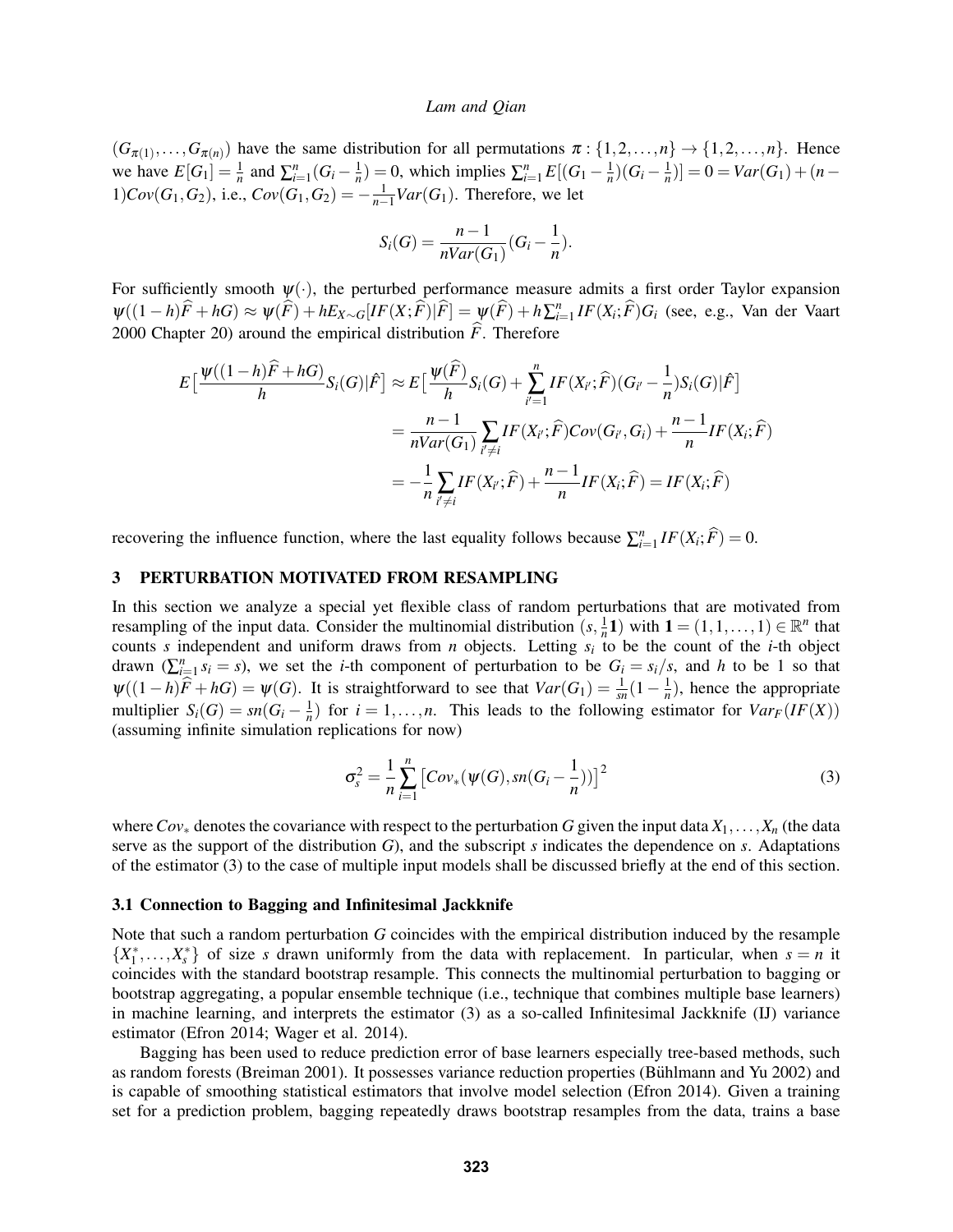learner from each resample, and at the end averages all individual base learners as the bagged learner. For example, a random forest consists of bagged decision trees. The IJ variance estimator estimates the variance of the bagged learner, and can be readily computed from the bagging procedure as a by-product with negligible computation overhead.

The estimator [\(3\)](#page-3-0) is connected to the IJ estimator as follows. Consider the "plug-in" estimator  $\psi(\widehat{F})$  of the performance measure as a base learner. With  $\hat{F}^*$  representing a bootstrap resample, i.e., the perturbation *G* when  $s = n$ , a bagged estimator of the performance measure is

$$
\psi_{bag}(\widehat{F})=E_*[\psi(\widehat{F}^*)].
$$

Supposing that  $\psi(\cdot)$  is sufficiently smooth, then, by linearizing  $\psi(\widehat{F}^*)$  around  $\widehat{F}$ , one can argue that the bias of  $\psi_{bag}(F)$  relative to  $\psi(F)$  is of order  $1/n$ , i.e.,  $\psi_{bag}(F) = \psi(F) + O_p(1/n)$ . This observation also reveals that the variance of the bagged estimator is close to that of the plug-in estimator in the sense

$$
Var(\psi_{bag}(\widehat{F})) = Var(\psi(\widehat{F}) + O_p(1/n))
$$
  
= Var(\psi(\widehat{F})) + 2Cov(\psi(\widehat{F}), O\_p(1/n)) + Var(O\_p(1/n))  

$$
\approx Var(\psi(\widehat{F})) + O(1/n^{3/2})
$$

where  $O(1/n^{3/2})$  is the correct order because  $Cov(\psi(\widehat{F}), O_p(1/n)) = O(1/n^{3/2})$  by Cauchy Schwartz inequality and  $Var(O_p(1/n)) = O(1/n^2)$ . Note that the bagged estimator  $\psi_{bag}(\widehat{F})$  is in the form of an expectation over the resamples, therefore is smooth in  $\hat{F}$ . This IJ estimator for its variance is derived from applying the delta method on  $\psi_{bag}(\hat{F})$ . The following shows the form of the IJ variance estimator [\(Efron](#page-10-14) [2014\)](#page-10-14):

**Lemma 1** The IJ estimator of Var $(\psi_{bag}(\widehat{F}))$  is

$$
\sigma_{IJ}^2 = \sum_{i=1}^n \mathrm{Cov}_*(\psi(\widehat{F}^*), N_i^*)^2
$$

where  $N_i^*$  counts the number of replications of data point  $X_i$  in a bootstrap resample. Moreover, letting  $\delta_x$ be the delta measure at *x*, we have

$$
n\text{Cov}_*(\psi(\widehat{F}^*), N_i^*) = \lim_{\varepsilon \to 0+} \frac{1}{\varepsilon} (\psi_{bag}((1-\varepsilon)\widehat{F} + \varepsilon \delta_{X_i}) - \psi_{bag}(\widehat{F}).
$$

To link our random-perturbation variance estimator [\(3\)](#page-3-0) to the IJ estimator, consider the case  $s = n$ . Note that  $G = \widehat{F}^*$  and that  $(nG_i - 1)$  can be identified with  $N_i^*$ , therefore  $nCov_*(\psi(\widehat{F}^*), N_i^*) = Cov_*(\psi(G), n^2(G_i - 1))$  $\frac{1}{n}$ )) for each *i* and our estimator  $\sigma_n^2 = n\sigma_{IJ}^2$  which reconfirms the relation  $Var(\psi_{bag}(\widehat{F})) \approx Var(\psi(\widehat{F})) \approx$  $Var_F(IF(X))/n$ .

## 3.2 Estimation Procedure

The estimator [\(3\)](#page-3-0) assumes a hypothetical infinite number of bootstrap samples. In reality, one needs to use a finite number of perturbations and simulation size per perturbation. Algorithm [1](#page-5-0) shows an estimator that incorporates these simulation runs for  $\sigma_s^2$ . By associating the multinomial perturbation with resampling, one can see that each  $\hat{F}^b = G$ , each  $N_i^b/s$  corresponds to the *i*-th component  $G_i$ , and  $nN_i^b - s$  is the multiplier  $sn(G_i - \frac{1}{n})$  in [\(3\)](#page-3-0).

Next, we explain briefly why  $\hat{\sigma}_s^2$  should possess a central limit theorem, and in particular implies a consistent estimator for  $\sigma_s^2$ . Our explanation is based on the observation that  $\hat{\sigma}_s^2$  is approximately a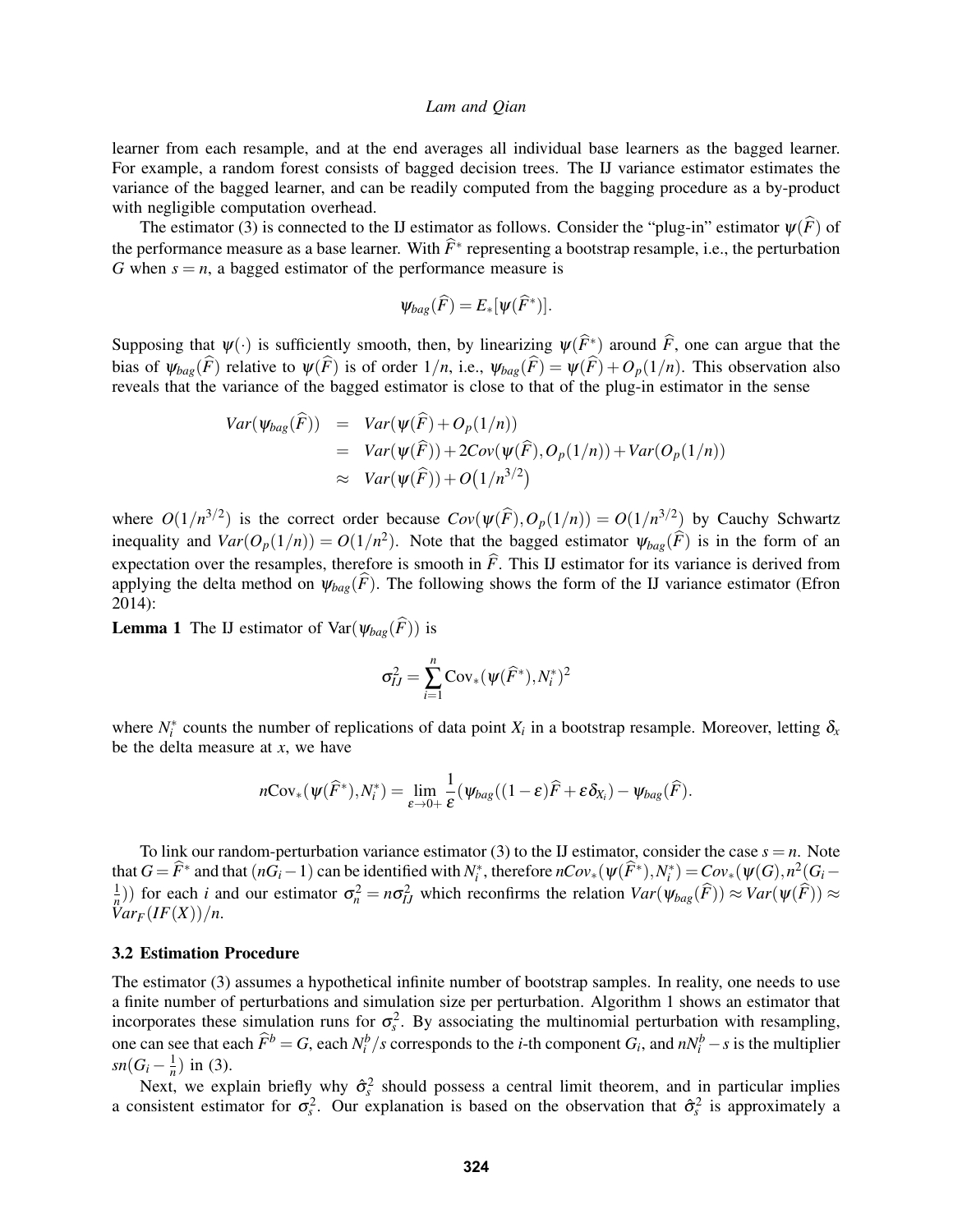*U*-statistic [\(Lee 1990;](#page-10-17) [Serfling 2009;](#page-10-18) [Van der Vaart 2000\)](#page-11-7), a type of symmetric statistic that is constructed from aggregating all combinations (without replacement) of the data. To this end, we ignore the error of the gross average  $\bar{\bar{\psi}}$  in estimating the true mean  $E_*[\psi(G)]$ , so that the output of Algorithm [1](#page-5-0) can be written in the form

$$
\hat{\sigma}_s^2 \approx \frac{1}{B(B-1)} \sum_{b \neq b'} \left[ (\bar{\psi}^b - E_*[\psi(G)])(\bar{\psi}^{b'} - E_*[\psi(G)] \right) \frac{1}{n} \sum_{i=1}^n (nN_i^b - s)(nN_i^{b'} - s) \right] = \frac{1}{B(B-1)} \sum_{b \neq b'} h(\xi_b, \xi_{b'})
$$

where each ξ*<sup>b</sup>* represents the random variates generated in the resampling and the simulation for the *b*-th perturbation, and *h* is an appropriate symmetric kernel that maps the pair  $\xi_b$ ,  $\xi_{b'}$  to  $(\bar{\psi}^b - E_*[\psi(G)])(\bar{\psi}^{b'} E_*[\psi(G)]\frac{1}{n}\sum_{i=1}^n (nN_i^b - s)(nN_i^{b'} - s)$ . This is precisely a *U*-statistic estimator for  $\sigma_s^2$  by noting that  $E_*[h(\xi_b,\xi_{b'})] = \sigma_s^2$  for all  $b \neq b'$ . Since *U*-statistics admit central limit theorems (CLTs), a CLT of  $\mathcal{L}_{*}[n(\varsigma_b, \varsigma_{b'}^{\prime})] = \mathbf{o}_s^{\top}$  for an  $b \neq b$ . Since *U*-statistics admit central limit theorems (CLTs), and the form  $\sqrt{B}(\hat{\sigma}_s^2 - \sigma_s^2) \rightarrow \mathcal{N}(0, \rho^2)$  is expected to hold for  $\hat{\sigma}_s^2$  when *B* is chosen lar

<span id="page-5-0"></span>Algorithm 1 Multinomial Perturbation

Parameters:  $B > 2, R, s \leq n$ for  $b = 1$  to  $B$  do Draw a resample  $\{X_1^b, \ldots, X_s^b\}$  of size *s* from  $\{X_1, \ldots, X_n\}$ , inducing an empirical distribution  $\widehat{F}^b$ Compute  $N_i^b$  = number of  $X_i$  in  $\{X_1^b, \ldots, X_s^b\}$  for all *i* for  $r = 1$  to  $R$  do Draw a  $\hat{\psi}_r(\widehat{F}^b)$ end for Compute  $\bar{\psi}^b = \frac{1}{R} \sum_{r=1}^R \hat{\psi}_r(\hat{F}^b)$ end for Compute  $\bar{\bar{\psi}} = \frac{1}{B} \sum_{b=1}^{B} \bar{\psi}^b$ **Output**  $\hat{\sigma}_s^2 = \frac{1}{B(B-1)}\sum\limits_{b\neq b'}$  $\bigl[ (\bar{\psi}^b-\bar{\bar{\psi}})(\bar{\psi}^{b'}-\bar{\bar{\psi}}) \bigr]_+^1$ *n n* ∑ *i*=1  $(nN_i^b - s)(nN_i^{b'} - s)]$ 

We note that the subsampling scheme in Algorithm [1](#page-5-0) resembles the subbagging proposal in [Mentch](#page-10-19) [and Hooker \(2016\).](#page-10-19) In the latter, subsampling is introduced to ensure central limit convergence, viewing a random forest as an infinite-order *U*-statistic. This is contrary to our use of subsampling here as a tool to alleviate the total simulation requirement as the next section shows.

## 3.3 Optimal Simulation Budget Allocation and Overall Effort

In this section we present theories on the budget allocation and the overall required simulation effort in using Algorithm [1.](#page-5-0) We start by showing validity of the variance estimator [\(3\)](#page-3-0) assuming absence of Monte Carlo errors, and then examine the simulation effort required to achieve consistency in the presence of Monte Carlo errors, as well as optimal allocation of a given simulation budget.

We shall frequently use the notations  $\omega(\cdot)$  and  $\Theta(\cdot)$ .  $a = \omega(b)$  means  $a/b \to \infty$  as  $n, s \to \infty$ , and  $a = \Theta(b)$  means that there exist constants  $c, \bar{c} > 0$  such that  $cb \le a \le \bar{c}b$  for all *n*,*s*.

We assume the following smoothness conditions for  $\psi$ :

<span id="page-5-1"></span>Assumption 1 (Smoothness at true input model)

$$
\psi(\widehat{F}) = \psi(F) + \sum_{i=1}^{m} \int IF(x;F)d(\widehat{F}_i - F_i)(x) + \varepsilon
$$

where the remainder satisfies  $E[\varepsilon^2] = o(n^{-1})$ , and the influence functions *IF* satisfies  $Var_F(IF(X;F)) > 0$ and  $E_F[IF^4(X;F)] < \infty$ .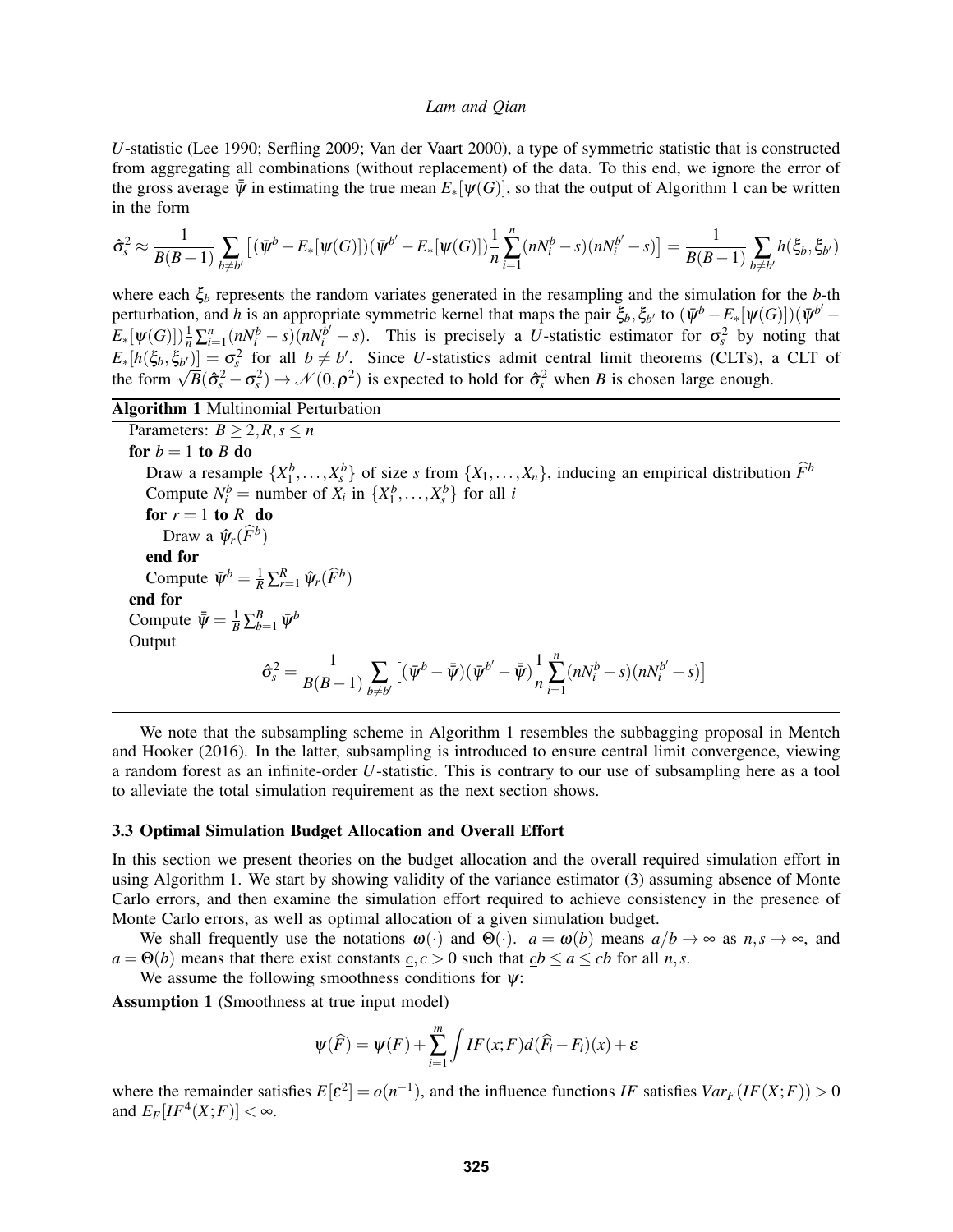<span id="page-6-0"></span>Assumption 2 (Smoothness at empirical input model) Assume the empirical influence function converges to the truth in the sense that  $E[(IF(X_1; \hat{F}) - IF(X_1; F))^4] \to 0$ . Let  $\hat{F}_s^*$  be the resample of size *s*. Assume the remainder in the Taylor expansion

$$
\Psi(\widehat{F}_s^*) = \Psi(\widehat{F}) + \sum_{i=1}^m \int IF(x;\widehat{F})d(\widehat{F}_s^* - \widehat{F}_i)(x) + \varepsilon^*
$$

satisfies  $E_*[(\varepsilon^* - E_*[\varepsilon^*])^4] = o_p(s^{-3}).$ 

We have the following consistency result of the estimator  $\sigma_s^2$ :

<span id="page-6-1"></span>Theorem 1 Under Assumptions [1](#page-5-1) and [2,](#page-6-0) it holds

 $\sigma_s^2 \to \sigma^2$  in probability as  $n \to \infty$ ,  $s \to \infty$ 

where  $\sigma^2 := Var_F(IF(X))$  and *s* is allowed to grow independently of *n*.

The important message from Theorem [1](#page-6-1) is that the resample size  $s$  is allowed to grow at an arbitrary rate relative to the data size *n*.

Now we examine the simulation effort needed for Algorithm [1.](#page-5-0) We first need to figure out the mean square error (MSE) of the variance estimate  $\hat{\sigma}_s^2$  output from Algorithm [1.](#page-5-0) To proceed, denote by  $\tau^2 = Var(\hat{\psi}(F))$  the variance of a single simulation replication under the true input model. Correspondingly let  $\hat{\tau}^2 = Var(\hat{\psi}(\hat{F}))$  and  $\hat{\tau}^{*2} = Var_*(\hat{\psi}(\hat{F}_s^*))$  be the variances when driven by the empirical input model and the resampled model.

<span id="page-6-2"></span>Assumption 3 (Convergence of simulation variance)  $\hat{\tau}^2 \to \tau^2$  in probability as  $n \to \infty$ , and  $E_*[(\hat{\tau}^{*2} - \hat{\tau}^2)^2] =$  $o_p(1)$  as both  $n, s \rightarrow \infty$ .

Assumptions [1-](#page-5-1)[3](#page-6-2) may seem complicated at first glance. However, they can be readily checked to hold for performance measures with finite time horizons under mild conditions.

<span id="page-6-4"></span>**Theorem 2** (Finite horizon measure) If  $\psi(F) = E_F[h(\mathbf{X})]$ , where  $\mathbf{X} = (X(1),...,X(T))$  consists of *T* i.i.d. variables distributed under *F*, *h* is some performance function, and

- 1.  $0 < Var_F(\sum_{t=1}^T E_F[h(\mathbf{X})|X(t) = X) < \infty$
- 2. Let  $I = (I(1),...,I(T))$  be a sequence of indices such that each  $1 \leq I(t) \leq T$ , and denote by  $\mathbf{X}_I = (X(I(1)), \ldots, X(I(T)))$ . It holds  $\max_I E_F[|h(\mathbf{X}_I)|^4] < \infty$

then Assumptions [1](#page-5-1)[-3](#page-6-2) hold.

The MSE of  $\hat{\sigma}_s^2$  can be characterized as:

**Lemma 2** Under Assumptions [1](#page-5-1)[-3,](#page-6-2) if the outer size *B* and resample size *s* are chosen to be  $\omega(1)$ , then the variance estimate  $\hat{\sigma}_s^2$  output by Algorithm [1](#page-5-0) has the following decomposition

$$
\hat{\sigma}_s^2 = \sigma_s^2 + \mathscr{E} + o_p(\sqrt{E[\mathscr{E}^2]})
$$

where the leading error  $\mathscr E$  satisfies  $E[\mathscr E] = 0$  and

<span id="page-6-3"></span>
$$
E[\mathscr{E}^2] = \frac{2s^2n}{B^2} \left(\frac{\sigma^2}{s} + \frac{\tau^2}{R}\right)^2 + \frac{4s\sigma^2}{B} \left(\frac{2\sigma^2}{s} + \frac{\tau^2}{R}\right).
$$
 (4)

Note that, given a total simulation budget  $N = BR$ , the error [\(4\)](#page-6-3) takes the form

$$
\frac{c_1}{B^2} + \frac{c_2}{BN} + \frac{c_3}{N^2} + \frac{c_4}{B} + \frac{c_5}{N}
$$

where  $c_i$ ,  $i = 1, \ldots, 5$  do not depend on *B* or *R*. Therefore, in order to minimize the error by adjusting *B*,*R*, it is optimal to set *B* as large as possible, i.e.,  $B = N$ . This is summarized below: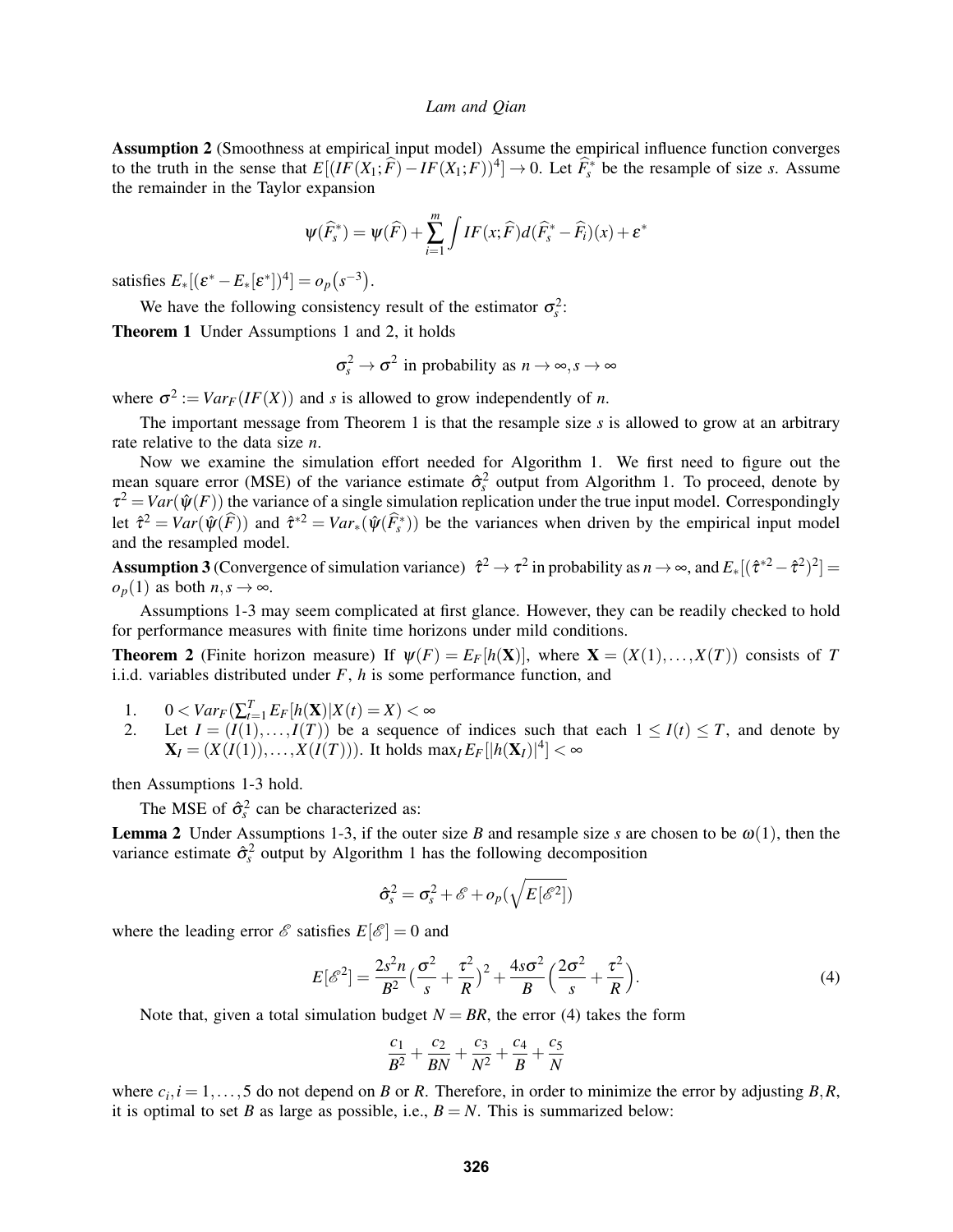<span id="page-7-0"></span>**Theorem 3** (Optimal allocation) Under Assumptions [1-](#page-5-1)[3,](#page-6-2) as the input data size  $n \to \infty$ , the total simulation budget  $N \to \infty$  and resample size  $s \to \infty$ , the optimal B,R that minimize the leading term in the MSE of  $\hat{\sigma}_s^2$  in estimating  $\sigma_s^2$  are

$$
B^*=N, R^*=1
$$

which gives an error  $\hat{\sigma}_s^2 - \sigma_s^2 = \mathscr{E} + o_p(\sqrt{E[\mathscr{E}^2]})$  where

<span id="page-7-2"></span>
$$
E[\mathscr{E}^2] = \frac{2s^2n}{N^2} \left(\frac{\sigma^2}{s} + \tau^2\right)^2 + \frac{4s\sigma^2}{N} \left(\frac{2\sigma^2}{s} + \tau^2\right).
$$
 (5)

Theorem [3](#page-7-0) is appealing in terms of the transparency of allocation rule. The allocation essentially removes the nestedness of the simulation procedure by requiring only one simulation run per resample. This property comes intuitively from the observation that the  $\psi$  in the covariance term in the estimator [\(3\)](#page-3-0) is unchanged by replacing with merely one simulation run  $\hat{\psi}_r$ .

By forcing the MSE [\(4\)](#page-6-3) to  $o(1)$ , we identify the range of  $B, R, s$  that produces a statistically valid variance estimate, giving rise to the overall required simulation effort:

<span id="page-7-4"></span>Theorem 4 (Overall simulation effort requirement) Under Assumptions [1](#page-5-1)[-3,](#page-6-2) if the parameters *B*,*R* and *s* of Algorithm [1](#page-5-0) are chosen such that

<span id="page-7-1"></span>
$$
B = \omega(n^{1/2}), BR = \omega(sn^{1/2}), s = \omega(1)
$$
\n<sup>(6)</sup>

then  $\hat{\sigma}_s^2$  is consistent, i.e.,  $\hat{\sigma}_s^2 \to \sigma^2$  in probability. In particular, the minimum required total simulation budget is  $N := BR = \omega(n^{1/2})$  when the resample size is set to  $s = \omega(1)$ .

The second condition in [\(6\)](#page-7-1) forces the total simulation effort to be  $N = \omega(\text{sn}^{1/2})$ . On the other hand, *s* can grow at an arbitrary rate according to Theorem [1,](#page-6-1) thus leading to the minimum required effort  $N = \omega(n^{1/2})$ . This shows the advantage, in terms of the required simulation effort, of random perturbation over individualized estimation, i.e., estimating each  $IF(X_i; F)$  by  $(\hat{\psi}((1-h)F + h\delta_{X_i}) - \hat{\psi}(F))/h$ . With individualized estimation, obtaining an estimate for each  $IF(X_i; F)$  costs at least one simulation run, hence the required simulation effort has to scale at least linearly in *n*, whereas with random perturbation an effort  $\frac{d}{dt}$  required simulation end of order  $\sqrt{n}$  would suffice.

Finally, we present the optimal resample size *s* given data size *n* and budget *N* to minimize the gross error of  $\hat{\sigma}_s^2$  in estimating  $\sigma^2$ . Note that  $\hat{\sigma}_s^2 - \sigma^2 = (\hat{\sigma}_s^2 - \sigma_s^2) + (\sigma_s^2 - \sigma^2)$ . The first error is the Monte Carlo error with a MSE leading term [\(5\)](#page-7-2) if single-run allocation is used, and is increasing in *s*. The second error however is decreasing in *s* because a larger *s* corresponds to a smaller perturbation hence better approximation to the influence function. The optimal *s* is then found by balancing the two errors. We have the following result concerning the optimal resample size (note that the optimal allocation is always non-nested in this case thanks to Theorem [3\)](#page-7-0):

<span id="page-7-3"></span>Theorem 5 (Optimal resample size) Let ψ be the finite horizon performance measure from Theorem [2.](#page-6-4) For a given simulation budget  $N = \omega(n^{1/2})$  and data sizes *n*, if optimal resample size *s* and *B*,*R* of Algorithm [1](#page-5-0) are

$$
\begin{cases}\ns^* = \Theta(N^{1/2}n^{-1/4}) & \text{if } N \le n^{3/2} \\
\Theta(n^{1/2}) \le s^* \le \Theta((Nn^{-1}) \land n) & \text{if } N > n^{3/2} \\
B^* = N, R^* = 1\n\end{cases}
$$

then we have a gross error  $\hat{\sigma}_s^2 - \sigma^2 = \mathscr{E} + o_p(N^{-1/2}n^{1/4} + n^{-1/2})$ , where the leading term has an MSE

$$
E[\mathscr{E}^2] = \Theta\left(\frac{\sqrt{n}}{N} + \frac{1}{n}\right).
$$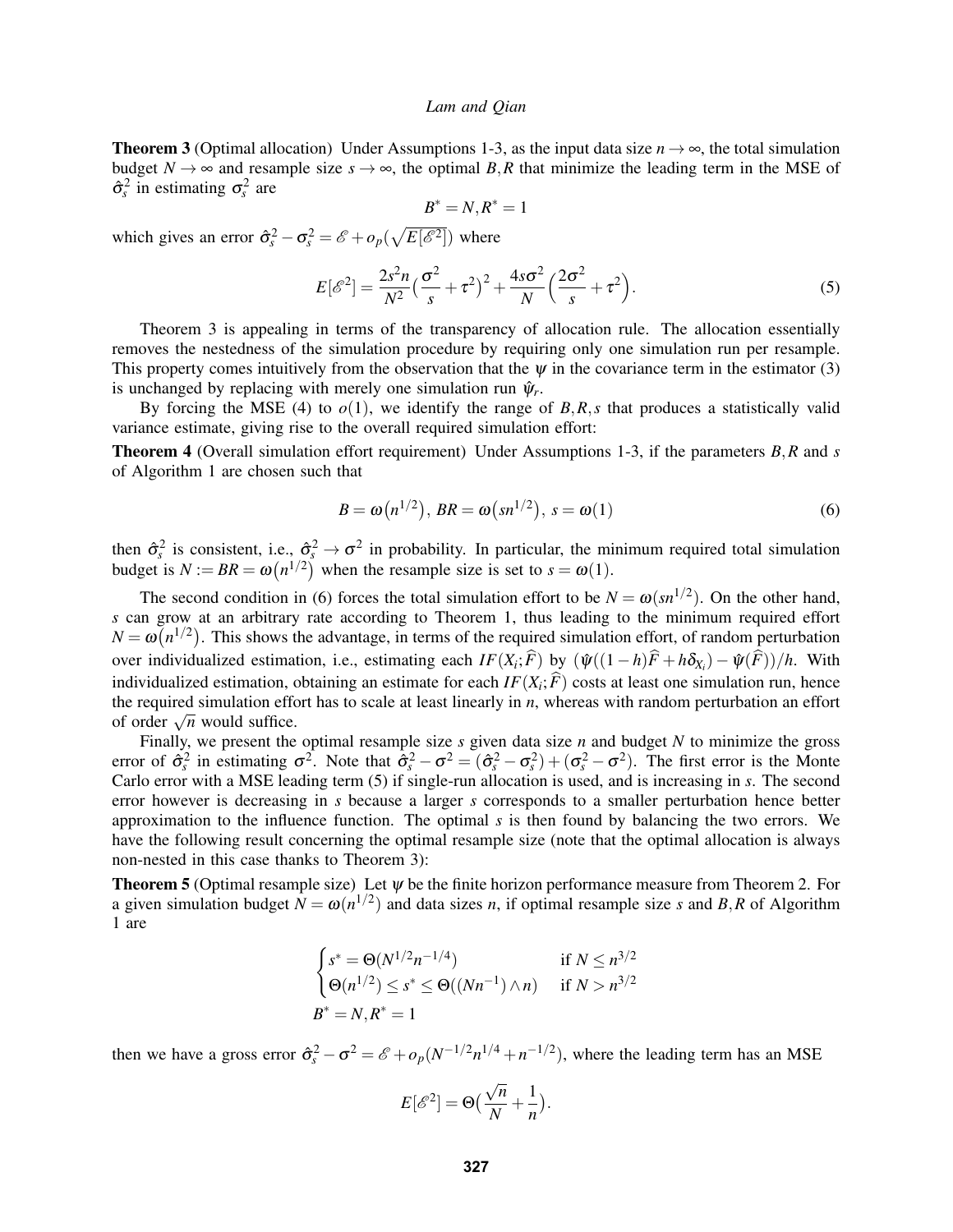We comment that in the case of multiple input models  $m > 1$ , one can estimate the individual variance  $Var_{F_i}(IF_i(X^{(i)}))$  by perturbing the *i*-th model only and using Algorithm [1,](#page-5-0) as mentioned before, arriving at the following estimator that is similar to [\(3\)](#page-3-0)

$$
Var_{F_i}(\widehat{IF_i(X^{(i)})}) = \frac{1}{n_i} \sum_{j=1}^{n_i} \left[ Cov_*(\psi(\hat{F}_1,\ldots,\hat{F}_{i-1},G,\hat{F}_{i+1},\ldots,\hat{F}_m),sn_i(G_i-\frac{1}{n_i})) \right]^2 \text{ for all } i=1,\ldots,m.
$$

An alternative is to perturb all the models simultaneously, i.e., using  $\psi(G^{(1)},...,G^{(m)})$  where each  $G^{(i)}$  is a random perturbation for the *i*-th model, and estimate all the *m* influence functions simultaneously. This leads to the estimator

$$
Var_{F_i}(\widehat{IF_i(X^{(i)})}) = \frac{1}{n_i} \sum_{j=1}^{n_i} \left[ Cov_*(\psi(G^{(1)},...,G^{(m)}), s_i n_i(G_j^{(i)} - \frac{1}{n_i})) \right]^2
$$
 for all  $i = 1,...,m$ 

where  $s_i$  is the resample size used for the *i*-th model. This simultaneous perturbation is achieved by drawing resamples from each of the *m* input models with possibly different resample sizes.

## 4 NUMERICAL RESULTS

We consider an M/M/1 queuing system with arrival rate 0.5 and service rate 1. Suppose the system is empty at time zero. The performance measure of interest is the probability that the waiting time of the 20-th arrival exceeds 2 units of time, whose true value is approximately 0.182. Specifically, the system has two input distributions, i.e. the inter-arrival time distribution  $F_1 = \text{Exp}(0.5)$  and the service time distribution  $F_2 = \text{Exp}(1)$ , for which we have  $n_1$  and  $n_2$  i.i.d. data available respectively. If  $A_t$  is the inter-arrival time between the *t*-th and  $(t + 1)$ -th arrivals, and  $S_t$  is the service time for the *t*-th arrival, then the system output

$$
\psi(F_1,F_2)=\mathbb{E}_{F_1,F_2}[\mathbf{1}\{W_{20}>2\}]
$$

where  $1{W_{20} > 2} = 1$  if  $W_{20} > 2$  and 0 otherwise, and the waiting time  $W_{20}$  is calculated by the Lindley recursion  $W_1 = 0, W_{t+1} = \max\{W_t + S_t - A_t, 0\}$  for  $t = 1, 2, ..., 19$ .

We test Algorithm [1](#page-5-0) under different input data sizes. For each input data size, 1,000 95%-level CIs are constructed for the true performance measure  $\psi(F)$ , each from an independently generated input data set. We allocate [1,](#page-5-0)000 simulation runs to compute  $\hat{\sigma}_1^2, \hat{\sigma}_2^2$  using Algorithm 1, and another 200 simulation runs driven by the empirical input distributions to compute the point estimator  $\bar{\psi}(\widehat{F}_1,\widehat{F}_2)$ . Let  $\hat{\tau}^2$  be the sample variance of the 200 simulation replications. Then the 95%-level CI is computed as  $\bar{\psi}(\widehat{F}_1,\widehat{F}_2) \pm 1.96\sqrt{\hat{\sigma}_1^2/n_1 + \hat{\sigma}_2^2/n_2 + \hat{\tau}^2/200}$  $\bar{\psi}(\widehat{F}_1,\widehat{F}_2) \pm 1.96\sqrt{\hat{\sigma}_1^2/n_1 + \hat{\sigma}_2^2/n_2 + \hat{\tau}^2/200}$  $\bar{\psi}(\widehat{F}_1,\widehat{F}_2) \pm 1.96\sqrt{\hat{\sigma}_1^2/n_1 + \hat{\sigma}_2^2/n_2 + \hat{\tau}^2/200}$  $\bar{\psi}(\widehat{F}_1,\widehat{F}_2) \pm 1.96\sqrt{\hat{\sigma}_1^2/n_1 + \hat{\sigma}_2^2/n_2 + \hat{\tau}^2/200}$  $\bar{\psi}(\widehat{F}_1,\widehat{F}_2) \pm 1.96\sqrt{\hat{\sigma}_1^2/n_1 + \hat{\sigma}_2^2/n_2 + \hat{\tau}^2/200}$ . Tables 1, 2 and [3](#page-9-1) report the coverage probability, mean and standard deviation of the CI lengths, the estimated ratio between input and simulation standard deviations, and the number of times that the algorithm outputs a negative variance estimate (the estimate is not guaranteed to be always positive, and reset to 0 if it turns out negative).

<span id="page-8-0"></span>Table [1](#page-5-0): Algorithm 1 with  $B = 1,000, R = 1, s_1 = n_1, s_2 = n_2$ .

| input data sizes           | coverage | mean CI | std. CI | $\frac{input \text{ se.}}{sim \text{ se.}}$ | $#$ neg var |
|----------------------------|----------|---------|---------|---------------------------------------------|-------------|
|                            | estimate | length  | length  |                                             |             |
| $n_1 = 60, n_2 = 30$       | $85.1\%$ | 0.427   | 0.179   | 4.25                                        |             |
| $n_1 = 200, n_2 = 100$     | 83.7%    | 0.252   | 0.114   | 2.42                                        | 176         |
| $n_1 = 600, n_2 = 300$     | 89.4%    | 0.212   | 0.118   | 2.04                                        | 419         |
| $n_1 = 2,000, n_2 = 1,000$ | $95.1\%$ | 0.242   | 0.168   | 2.56                                        | 479         |

The results show that, compared to standard bootstrap for which  $s = n$  (Table [1\)](#page-8-0), using a relatively small resample size *s* (Tables [2](#page-9-0) and [3\)](#page-9-1) can help reduce the variability of the variance estimate and generate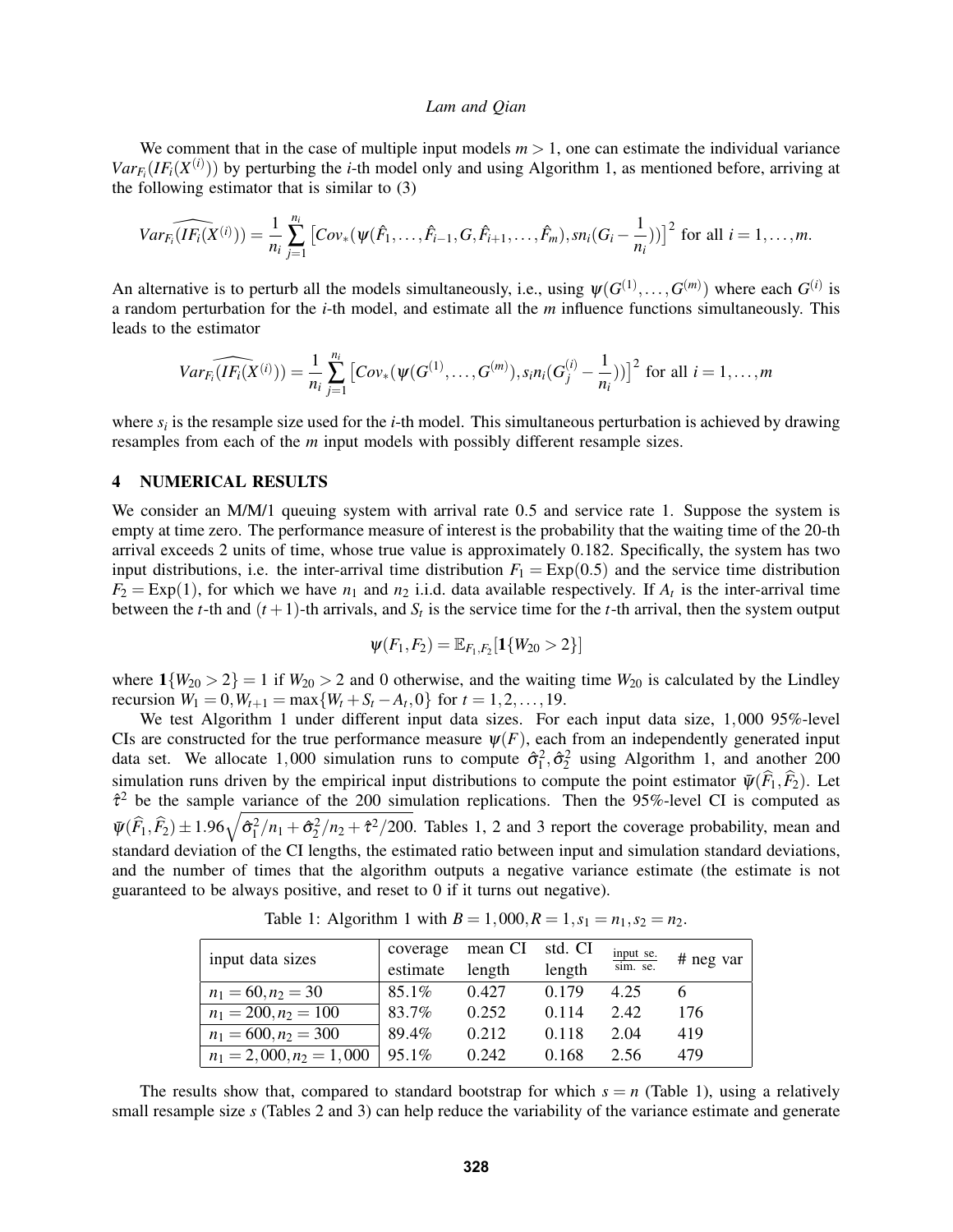| input data sizes           | coverage | mean CI | std. CI | input se.<br>sim. se. | # neg var |
|----------------------------|----------|---------|---------|-----------------------|-----------|
|                            | estimate | length  | length  |                       |           |
| $n_1 = 60, n_2 = 30$       | 84.4%    | 0.420   | 0.169   | 4.20                  |           |
| $n_1 = 200, n_2 = 100$     | 92.8%    | 0.264   | 0.064   | 2.30                  |           |
| $n_1 = 600, n_2 = 300$     | 94.9%    | 0.179   | 0.031   | 1 34                  |           |
| $n_1 = 2,000, n_2 = 1,000$ | $95.2\%$ | 0.134   | 0.016   | 0.72                  | 82        |

<span id="page-9-0"></span>Table 2: Algorithm [1](#page-5-0) with  $B = 1,000, R = 1, s_1 = s_2 = 30$ .

Table 3: Algorithm [1](#page-5-0) with  $B = 1,000, R = 1$  and  $s_i = \min($ √  $\overline{1,000}n_i^{-1/4}$  $\frac{-1}{i}$ ,  $n_i^{1/2}$  $i^{1/2}$ ), the optimal resample size suggested by Theorem [5.](#page-7-3)

<span id="page-9-1"></span>

| input data sizes           | coverage | mean CI | std. CI | input se.<br>sim. se. | # neg var |
|----------------------------|----------|---------|---------|-----------------------|-----------|
|                            | estimate | length  | length  |                       |           |
| $n_1 = 60, n_2 = 30$       | 87.2%    | 0.392   | 0.103   | 3.59                  |           |
| $n_1 = 200, n_2 = 100$     | $93.1\%$ | 0.255   | 0.043   | 2.11                  |           |
| $n_1 = 600, n_2 = 300$     | 93.5%    | 0.174   | 0.016   | 1.18                  |           |
| $n_1 = 2,000, n_2 = 1,000$ | 94.7%    | 0.133   | 0.007   | 0.61                  |           |

statistically more accurate CIs. More negative variance estimates suggests more variability. Table [1](#page-8-0) has much more negative variance estimates than the other two tables, therefore using  $s = n$  leads to much larger variability in the estimate. Another sign of estimation variability is the much larger standard deviations of the CI lengths in Table [1,](#page-8-0) especially for large data sizes. This is also reflected through the coverage probability. CIs in Table [1](#page-8-0) tend to undercover the truth, except for the case  $n_1 = 2,000, n_2 = 1,000$  which however have much wider CIs. This misleading phenomenon is probably because that manually resetting negative variance estimates to zero makes the estimator upward biased which in turn gives rise to wider confidence intervals. Actually the mean CI length for the case  $n_1 = 2,000, n_2 = 1,000$  $n_1 = 2,000, n_2 = 1,000$  $n_1 = 2,000, n_2 = 1,000$  in Table 1 is 0.242, almost twice of those in Tables [2](#page-9-0) and [3.](#page-9-1)

Based on the trend of the coverage probability as the data sizes grow, our variance estimate for input uncertainty appears statistically consistent. In both Tables [2](#page-9-0) and [3,](#page-9-1) as the data size increases from 30 to 2,000, the coverage probability approaches the nominal value 95%. Note that this happens under a fixed the simulation budget 1,000 for estimating the input variance, which demonstrates that our algorithm is generating statistically valid variance estimate even when the data size is of the same order as the simulation budget, verifying Theorem [4.](#page-7-4)

Lastly, compared to the optimal resample size (Table [3\)](#page-9-1) suggested by Theorem [5,](#page-7-3) the simple strategy of using  $s_1 = s_2 = 30$  (Table [2\)](#page-9-0) seems to work equally well in the considered cases. Since the optimal size from Theorem [5](#page-7-3) contains hidden constants, in practice it could be useful to have simple and workable strategies like this one.

## 5 CONCLUSION

We have studied a direct use of the delta method in estimating nonparametric input variance in simulation estimation under input uncertainty. Our approach is based on a random perturbation to obtain a finitedifference estimator that approximates the gradient information needed in the delta method, exhibited by the influence function in the nonparametric setting. By multiplying with a proper score function as in simultaneous perturbation and other smoothing methods, the projection of our random perturbation automatically cancels out higher-order approximation terms and leads to a small bias in estimating the gradient. We have specialized our perturbation distribution choice to a multinomial distribution over the input data set, which connects our approach to the infinitesimal jackknife estimator used in approximating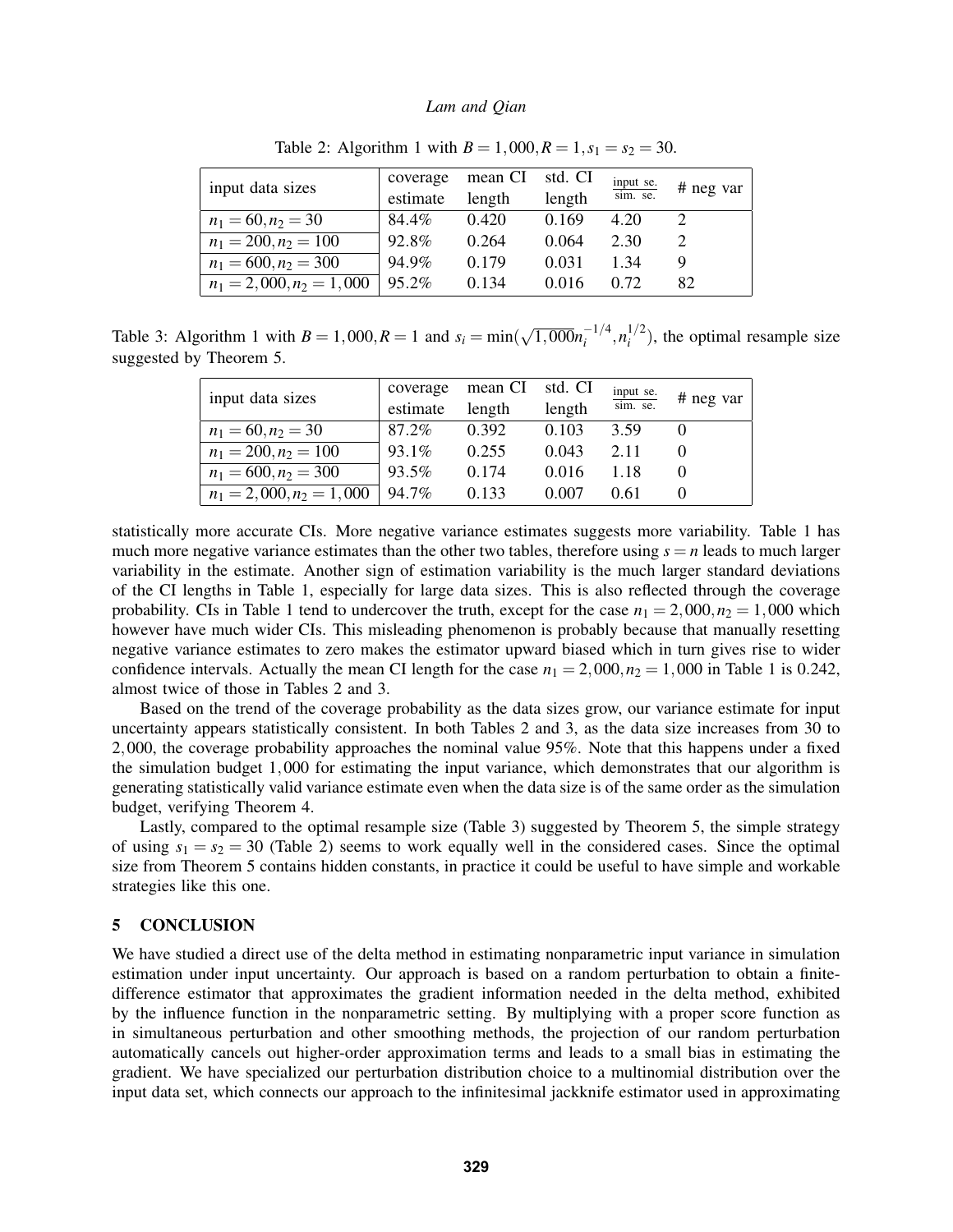the variance of bagging. We have presented the consistency, sample size requirement and optimal sampling allocation strategy for our estimator, and provided numerical examples to support our theoretical findings. Future work includes the full development and expansion of our analyses to more general classes of random perturbation estimators and more elaborate numerical comparisons with other approaches in both parametric and nonparametric settings.

## ACKNOWLEDGMENTS

We gratefully acknowledge support from the National Science Foundation under grants CAREER CMMI-1653339/1834710 and IIS-1849280.

### **REFERENCES**

- <span id="page-10-3"></span>Barton, R. R. 2012. "Tutorial: Input Uncertainty in Output Analysis". In *Proceedings of the 2012 Winter Simulation Conference*, edited by C. Laroque, J. Himmelspach, R. Pasupathy, O. Rose, and A. Uhrmacher, 1–12. Piscataway, New Jersey: Institute of Electrical and Electronics Engineers, Inc.
- <span id="page-10-0"></span>Barton, R. R., S. E. Chick, R. C. Cheng, S. G. Henderson, A. M. Law, B. W. Schmeiser, L. M. Leemis, L. W. Schruben, and J. R. Wilson. 2002. "Panel Discussion on Current Issues in Input Modeling". In *Proceedings of the 2002 Winter Simulation Conference*, edited by E. Yucesan, C.-H. Chen, J. L. Snowdon, and J. M. Charnes, 353–369. Piscataway, New ¨ Jersey: Institute of Electrical and Electronics Engineers, Inc.
- <span id="page-10-15"></span>Breiman, L. 2001. "Random Forests". *Machine Learning* 45(1):5–32.
- <span id="page-10-16"></span>Bühlmann, P., and B. Yu. 2002. "Analyzing Bagging". The Annals of Statistics 30(4):927-961.
- <span id="page-10-6"></span>Cheng, R. C., and W. Holland. 1997. "Sensitivity of Computer Simulation Experiments to Errors in Input Data". *Journal of Statistical Computation and Simulation* 57(1-4):219–241.
- <span id="page-10-8"></span>Cheng, R. C., and W. Holland. 1998. "Two-Point Methods for Assessing Variability in Simulation Output". *Journal of Statistical Computation Simulation* 60(3):183–205.
- <span id="page-10-2"></span>Chick, S. E. 2006. "Bayesian Ideas and Discrete Event Simulation: Why, What and How". In *Proceedings of the 2006 Winter Simulation Conference*, edited by L. F. Perrone, F. P. Wieland, J. Liu, B. G. Lawson, D. M. Nicol, and R. M. Fujimoto, 96–106. Piscataway, New Jersey: Institute of Electrical and Electronics Engineers, Inc.
- <span id="page-10-14"></span>Efron, B. 2014. "Estimation and Accuracy After Model Selection". *Journal of the American Statistical Association* 109(507):991– 1007.
- <span id="page-10-11"></span>Flaxman, A. D., A. T. Kalai, A. T. Kalai, and H. B. McMahan. 2005. "Online Convex Optimization in the Bandit Setting: Gradient Descent Without a Gradient". In *Proceedings of the Sixteenth Annual ACM-SIAM Symposium on Discrete Algorithms*, SODA '05, 385–394. Philadelphia, PA, USA: Society for Industrial and Applied Mathematics.
- <span id="page-10-13"></span>Glynn, P. W., and H. Lam. 2018. "Constructing Simulation Output Intervals under Input Uncertainty via Data Sectioning". In *Proceedings of the 2018 Winter Simulation Conference*, edited by M. Rabe, A. A. Juan, N. Mustafee, A. Skoogh, S. Jain, and B. Johansson, 1551–1562. Piscataway, New Jersey: Institute of Electrical and Electronics Engineers, Inc.
- <span id="page-10-12"></span>Hampel, F. R. 1974. "The Influence Curve and Its Role in Robust Estimation". *Journal of the American Statistical Association* 69(346):383–393.
- <span id="page-10-1"></span>Henderson, S. G. 2003. "Input Modeling: Input Model Uncertainty: Why Do We Care and What Should We Do About It?". In *Proceedings of the 2003 Winter Simulation Conference*, edited by S. Chick, P. J. Sanchez, D. Ferrin, and D. J. Morrice, ´ 90–100. Piscataway, New Jersey: Institute of Electrical and Electronics Engineers, Inc.
- <span id="page-10-4"></span>Lam, H. 2016. "Advanced Tutorial: Input Uncertainty and Robust Analysis in Stochastic Simulation". In *Proceedings of the 2016 Winter Simulation Conference*, edited by T. M. K. Roeder, P. I. Frazier, R. Szechtman, E. Zhou, T. Huschka, and S. E. Chick, 178–192. Piscataway, New Jersy: Institute of Electrical and Electronics Engineers, Inc.
- <span id="page-10-17"></span>Lee, A. J. 1990. *U-Statistics: Theory and Practice*. New York: Taylor & Francis Group.
- <span id="page-10-9"></span>Lin, Y., E. Song, and B. Nelson. 2015. "Single-Experiment Input Uncertainty". *Journal of Simulation* 9(3):249–259.
- <span id="page-10-19"></span>Mentch, L., and G. Hooker. 2016. "Quantifying Uncertainty in Random Forests via Confidence Intervals and Hypothesis Tests". *The Journal of Machine Learning Research* 17(1):841–881.
- <span id="page-10-5"></span>Nelson, B. 2013. *Foundations and Methods of Stochastic Simulation: A First Course*. New York: Springer Science & Business Media.
- <span id="page-10-10"></span>Nesterov, Y., and V. Spokoiny. 2017. "Random Gradient-Free Minimization of Convex Functions". *Foundations of Computational Mathematics* 17(2):527–566.

<span id="page-10-18"></span>Serfling, R. J. 2009. *Approximation Theorems of Mathematical Statistics*, Volume 162. New York: John Wiley & Sons.

<span id="page-10-7"></span>Song, E., and B. L. Nelson. 2015. "Quickly Assessing Contributions to Input Uncertainty". *IIE Transactions* 47(9):893–909.